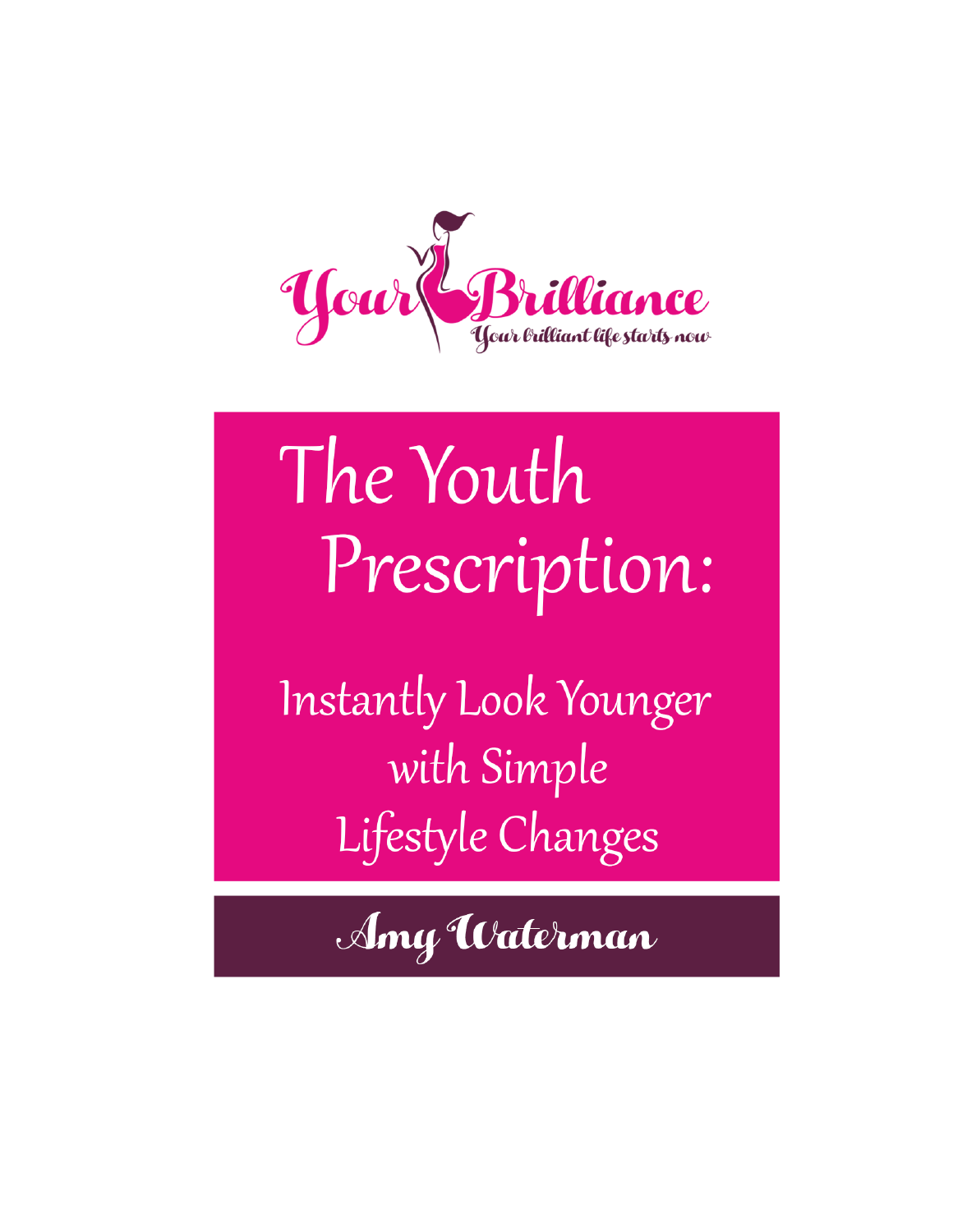

### The Youth Prescription

Copyright © 2017 by Life Modification LLC

All rights reserved. No part of this book shall be reproduced, stored in a retrieval system, or transmitted by any means, electronic, mechanical, photocopying, recording, or otherwise, without written permission from the publisher.

#### **Warning and Disclaimer**

Every effort has been made to make this report as complete and as accurate as possible, but no warranty is implied. The information provided is on an "as is" basis. The author and the publisher shall have neither liability nor responsibility to any person or entity with respect to any loss or damages arising from the information contained in this report.

Nothing in this report constitutes, or is meant to constitute professional advice of any kind. If you require advice in relation to any legal, financial, psychological, or medical matter you should consult an appropriate professional.

Your Brilliance offers content on the topic of health, beauty, relationships and dating for entertainment purposes. As our products are for entertainment purposes only, they are NOT to be considered as legal, medical, psychological or professional advice.

By purchasing our products or using our website, you must agree that Amy Waterman is NOT providing you with any medical or psychological counsel.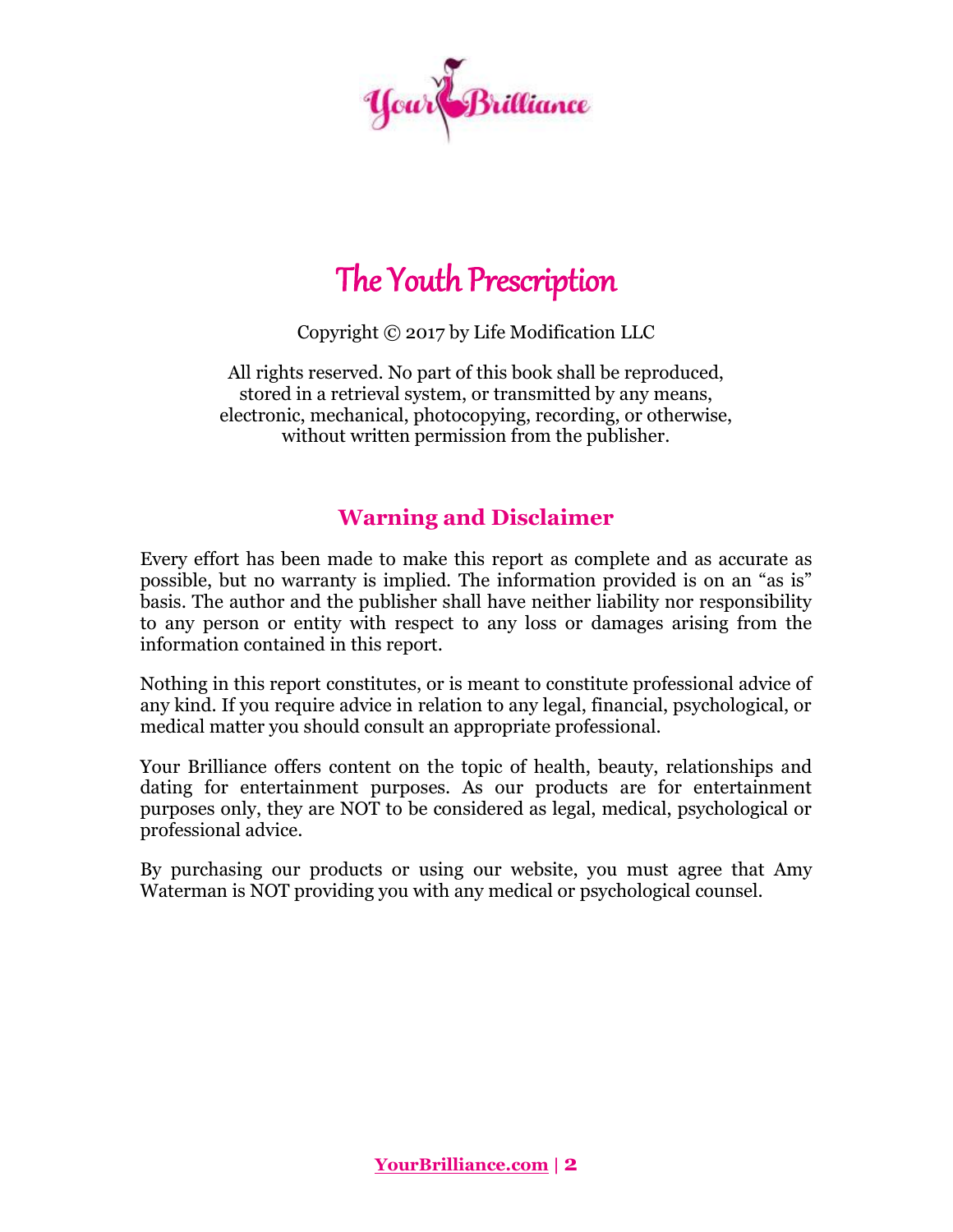

### The premise:

Take one ordinary person. Add a team of experts. In just 10 days, make that person look 10 years younger.

I was hooked.

The television program "10 Years Younger" aired in the U.S. and the U.K. for a number of seasons, and the results it achieved were nothing less than spectacular.

I was fascinated by the way a normal person could "un-age" right before our eyes. All it took was a makeover.

Not a cheap one, of course. The program didn't disclose the total cost of the makeover, which usually included a trip to the dentist, dermatologist, hair stylist and fashion stylist.

Is it possible to look 10 years younger *without* the experts or the unlimited budget?

I believe it is.

In this report, I'm going to share with you what I've learned about looking younger *without* a team of experts or unlimited budget.

Instead of investing in pricey supplements, expensive procedures, and exclusive skin care products, you'll be looking at how you can eat, sleep, smile and laugh your way to a youthful glow.

Your youth prescription starts with understanding what makes a person look old…

# Why Do We Look Old?

Let's bust one myth right away:

**Getting older is NOT what makes you look old.**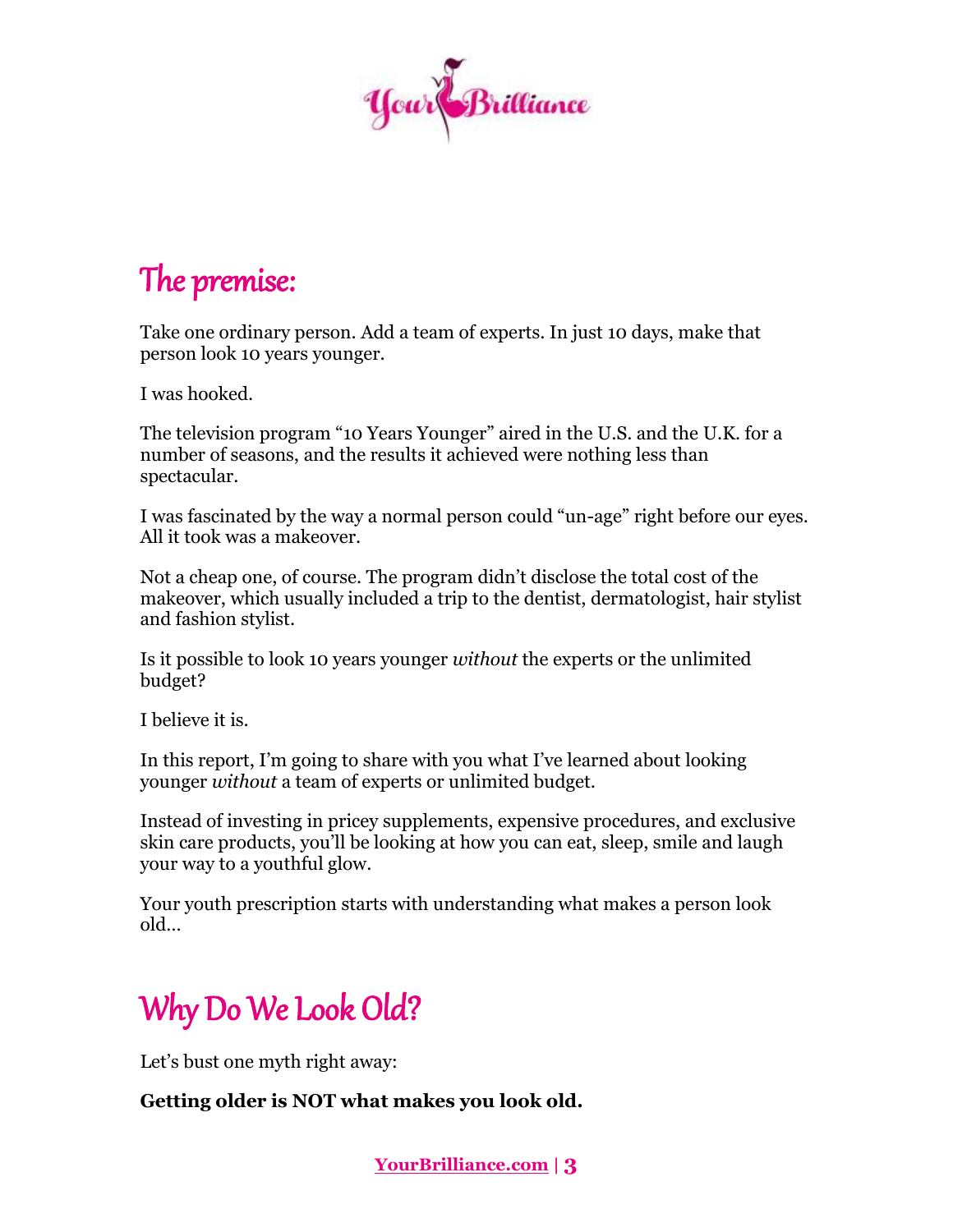

What makes you look old is not your age but *physical changes in your body.*

Everyone's body ages differently. Some of those differences are genetic—if your mother looks youthful in her sixties, you're likely to look great at 60 too—while other differences result from environment and lifestyle.

An observer would look at you and guess your age from factors like:

- 1. *Skin quality*
- 2. *Posture*
- 3. *Coloring*
- 4. *Facial expression*
- 5. *Energy levels*

We're going to discuss how each of these factors affects your age and what you can do about it in this report.

What I want you to know now is that you have a lot more control over these factors than you think, which means:

#### **If you want someone to think you're a lot younger than you really are, then you've got the power to do it.**

Not all of us exercise that power, though. Dr. Steven Masley, author of *Ten Years Younger,* believes we're aging faster than we need be.

He claims that nearly half of all Americans are experiencing *accelerated aging,* a speeding-up of the aging process. Our lifestyles and diet play a big part. He writes:

#### *"Age is not just chronological. It's also a matter of lifestyle, health, activity, energy, weight, and the steps we take to further our own mental well-being."*

Given that we live in a time and place where nutritional foods are available yearround, gyms have sprung up in even the smallest towns, and the latest health information is at our fingertips, Dr. Masley's claim that we're aging faster than ever seems incredible.

Shouldn't we be healthier than ever?

Sadly, no.

America ranks 26<sup>th</sup> in the world on life expectancy, despite spending more than comparable countries on health care. Diseases of affluence are a big reason.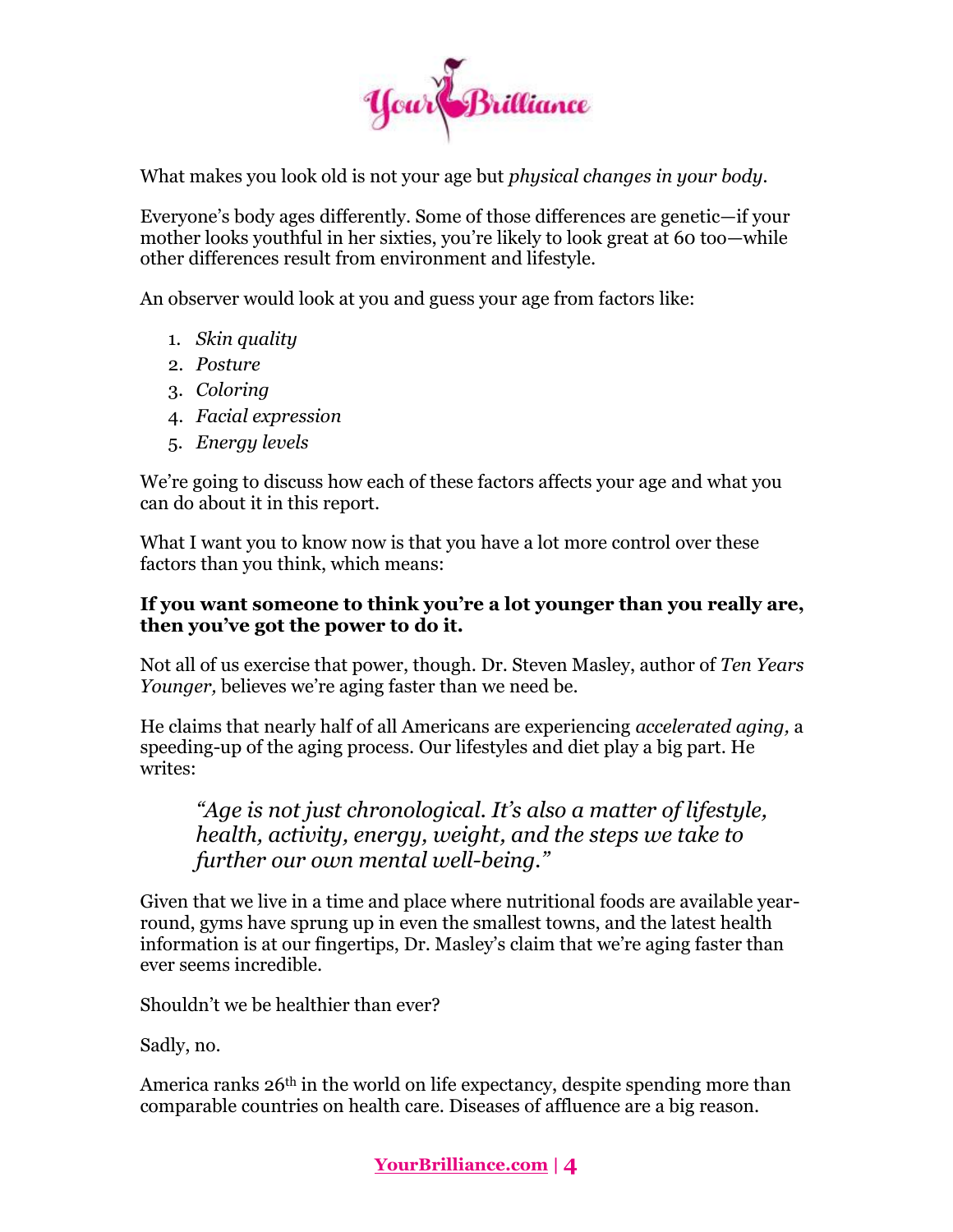

Stress, the standard American diet, and a sedentary lifestyle are making us look and feel older than we should be.

So, if you want to slow down and even reverse the aging process, your first stop isn't a plastic surgeon.

It's the grocery store.

# Eating for Youth

By now, you know the story.

A diet high in animal fats, sugar, and processed foods is bad for you. Eating lots of fruits and vegetables, drinking lots of water, and making most of your meals from scratch will keep you healthy.

But what you may not realize is just how much *the foods you eat affect your skin.*

I've often observed how young people in their early twenties, who are away from home for the first time in their lives and enjoying the ability to eat and drink whatever they want, tend to end up with skin that's noticeably unhealthy. Their skin becomes puffy, spotty, or pasty.

Anyone who drinks soda pop, eats sweets, and enjoys alcoholic beverages regularly is going to look older than they should, whether they're 20 or 40.

The culprit is *sugar*.

 $\overline{a}$ 

#### **Sugar is one of the major causes of skin aging.**

Sugar consumption causes inflammation, resulting in redness and breakouts. It also triggers *glycation*, which is when sugar binds to protein, resulting in skin appearing less plump and elastic. Sugar even affects the quality of the collagen in your skin, making your skin thinner and more wrinkled.

Unfortunately, the aging effects of sugar are in direct proportion to how much you consume. The ideal amount is none at all.

One study got even more precise: *"For every 1 mm/liter increase in blood sugar, the perceived age of that person rose by five months."<sup>1</sup>*

<sup>1</sup> http://www.dailymail.co.uk/femail/article-2125217/How-giving-sugar-20-years-looks.html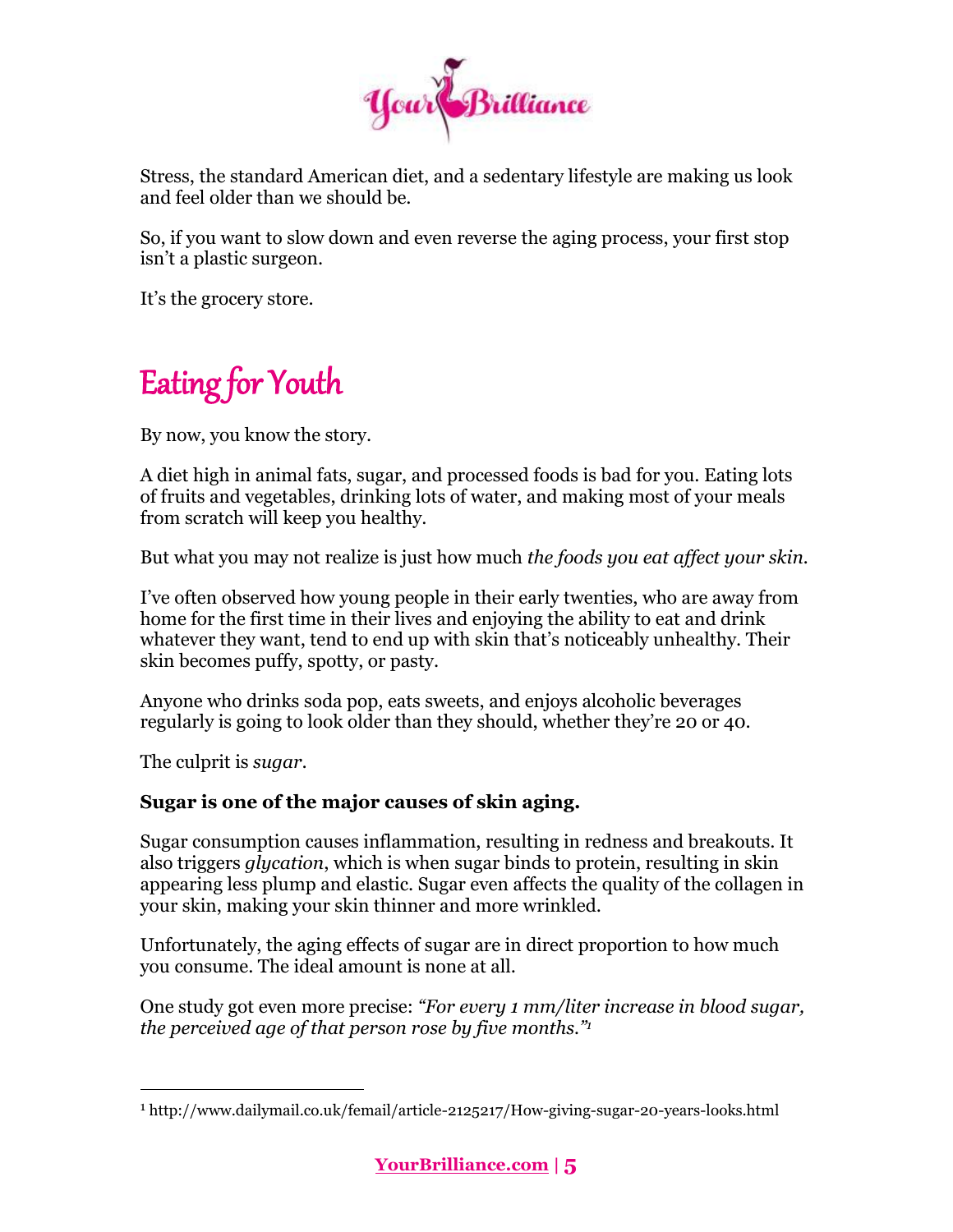

The higher your blood sugar, the older you look. If you're diabetic, your fight against the visible signs of aging is going to be even harder.

So what can you do?

#### **Adopt a diet that keeps your blood sugar stable.**

This means choosing foods with a low *glycemic index.*

These are foods that convert to sugar less readily in the body. Think oatmeal, sweet potatoes, lentils, most fruits and non-starchy vegetables.

Dr. Christiane Northrup, author of *Goddesses Never Age,* is a big proponent of this approach.

A diet high in sugar and foods that convert easily to sugars, like refined bread and pasta, can cause food addiction and trigger cellular inflammation.

She adds that your body produces fewer digestive enzymes as you age, meaning that you literally "can't stomach" the foods you used to eat when you were younger.

What your body needs is whole foods that come from the earth, primarily in the form of fruits, vegetables, and unrefined grains.

But that's not all you need.

#### **You also need fat in your diet.**

Crazily enough, a no-fat or low-fat diet can make your face look noticeable *older.*

French actress Catherine Deneuve once said:

*"After a certain age, you have to choose between your fanny and your face."*

Either you can diet to keep the pounds off your bottom, or you can allow a few extra pounds to plump out your face, minimizing the appearance of fine lines and wrinkles.

One study on twins found that women over 40 who were slightly heavier tended to look younger.<sup>2</sup> The extra weight kept their cheeks firm and the skin around their eyes from sagging.

<sup>2</sup> http://www.ncbi.nlm.nih.gov/pubmed/19337100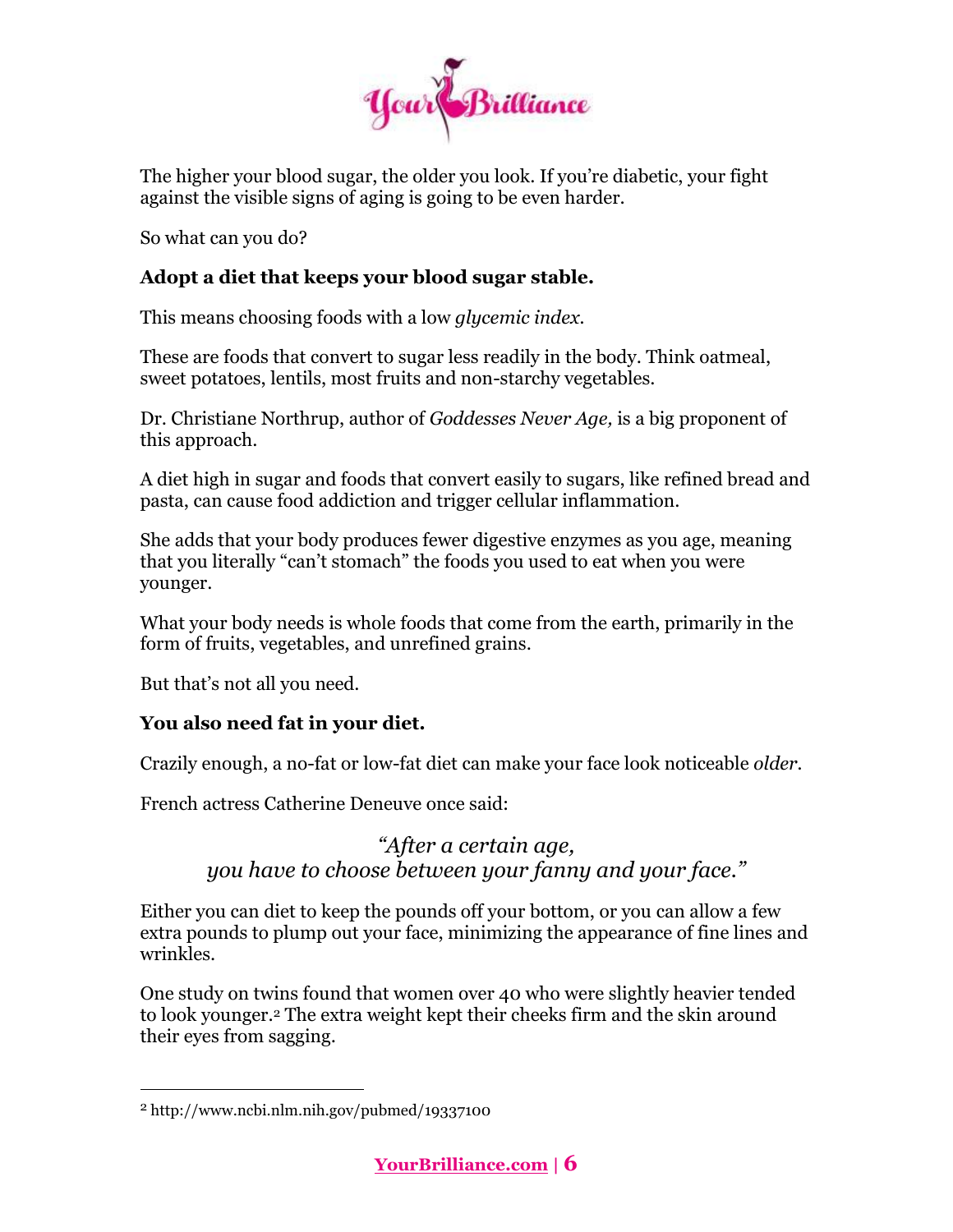

But not all fats are the same.

The best fats to add to your diet come from plants or the sea. Enjoy small amounts of nuts, avocados, fish oil, flaxseed, and extra virgin olive oil.

You should still limit saturated fats from animal products and the trans fats found in many baked goods.

Including a healthy amount of fat in your diet has additional benefits.

Fat helps you feel full for longer, helping you eat less. It improves the flavor of food, meaning that you need less sugar to make it tasty. (Many no-fat or low-fat foods are packed with sugar.) And it's great "brain food."

One easy way to start moving away from a high-sugar low-fat diet is to start choosing natural, plain versions of full-fat foods instead of their sweetened nonfat varieties. For example, choose plain full-fat yogurt over vanilla non-fat yogurt. If you want more flavor, stir in your own flavoring, such as cinnamon or some berries.

No discussion of diet is complete without mentioning the importance of water to healthy skin.

Water hydrates the skin, plumping it up and reducing the appearance of fine lines. Just think of what you look like the morning after a party. Dehydration dulls the skin and makes you look older. It can also lead to increased skin irritation and acne.

So make sure to drink water—preferably the plain kind without additional sweeteners. Choosing plain seltzer water or ice water can make drinking water more palatable.

# Other Factors Affecting Skin Quality

Diet isn't the only factor affecting how old your skin looks. Sun damage and smoking are the two biggest skin agers, hands-down.

But there's one other factor that we take for granted:

#### *Skin care.*

If your skincare routine hasn't changed since you were 20, it's time to look at it again.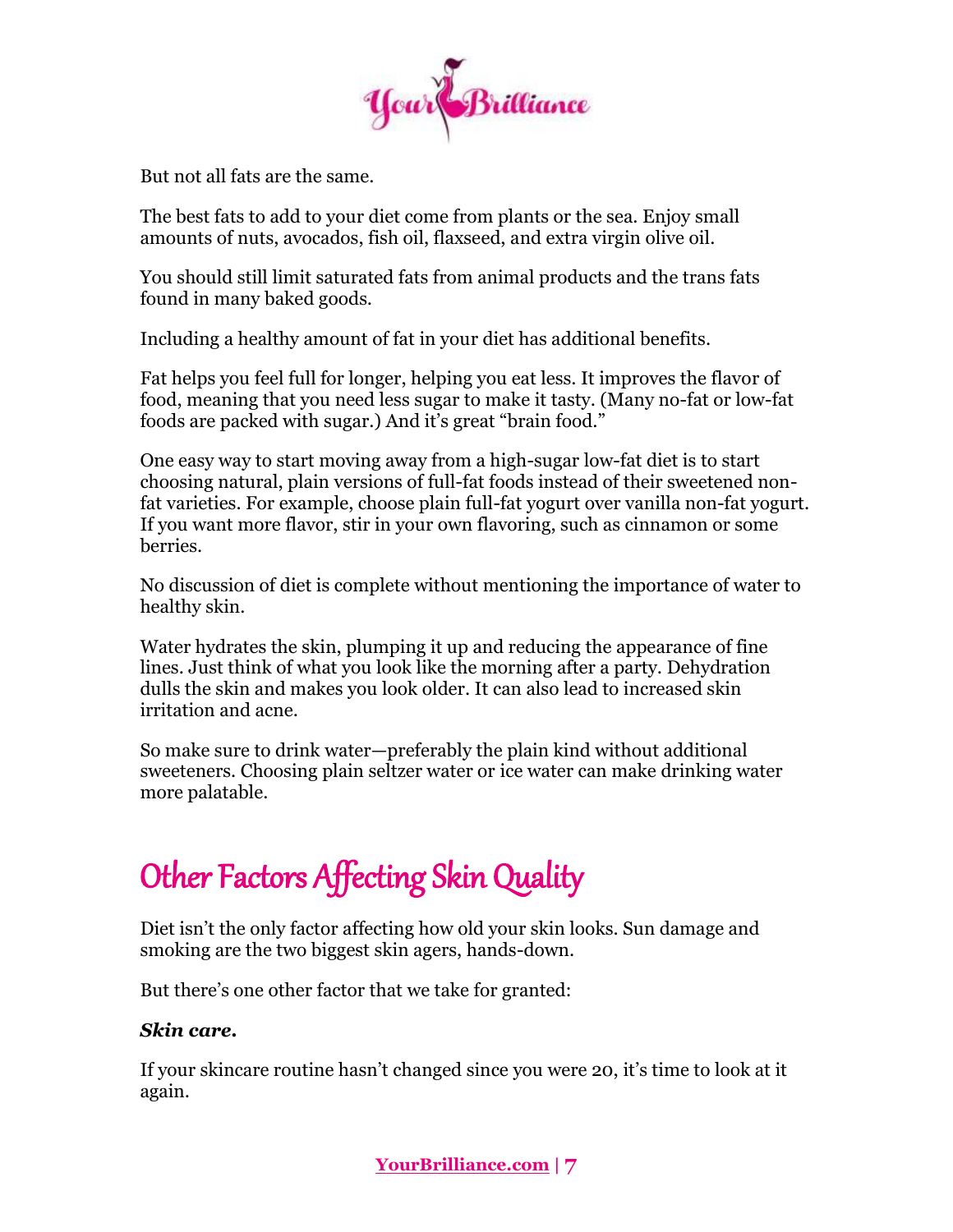

Skincare has changed enormously over the years, growing increasingly complex with the addition of toners, serums, BB/CC creams, and the like.

Your skincare needs change over time. Skin becomes increasingly delicate with age. Harsh cleansers that worked to combat youthful acne can strip mature skin of the moisture it needs. Gentle exfoliation to remove dead skin cells becomes even more important. Eye cream is non-negotiable.

I've found that I spend more money on skincare now than I did when I was 20, and the results are noticeable. I like my skin better. Even though I've got crow's feet around my eyes and age spots on my hands, my skin glows. I've finally hit on the right combination of beauty products for my skin type, and it shows.

My philosophy is simple:

*I try to feed my skin instead of embalming it with preservatives.*

What we put on our skin gets absorbed into our bodies, but cosmetic companies are not required to provide safety information to the FDA.

Concerns over the possible toxicity of common beauty product ingredients such as phthalates, parabens and sulfates have encouraged many people to look for alternatives.

If you find that your skin has become increasingly sensitive, try choosing natural or organic skincare products.

Brands like Weleda, Avalon Organics, Desert Essence, and so forth cost a bit more but make up for it in the way they nourish the skin.

# If You Can't Make It, Fake It

If you're a glowing natural beauty at 40, I hate you. (Just kidding!) The rest of us look terrible when we wake up in the morning, no matter how well we take care of our skin.

For us, there's always one salvation:

#### *Cosmetics.*

Cosmetics can be a double-edged sword. They can fake a more youthful appearance, but they can also cause skin irritation.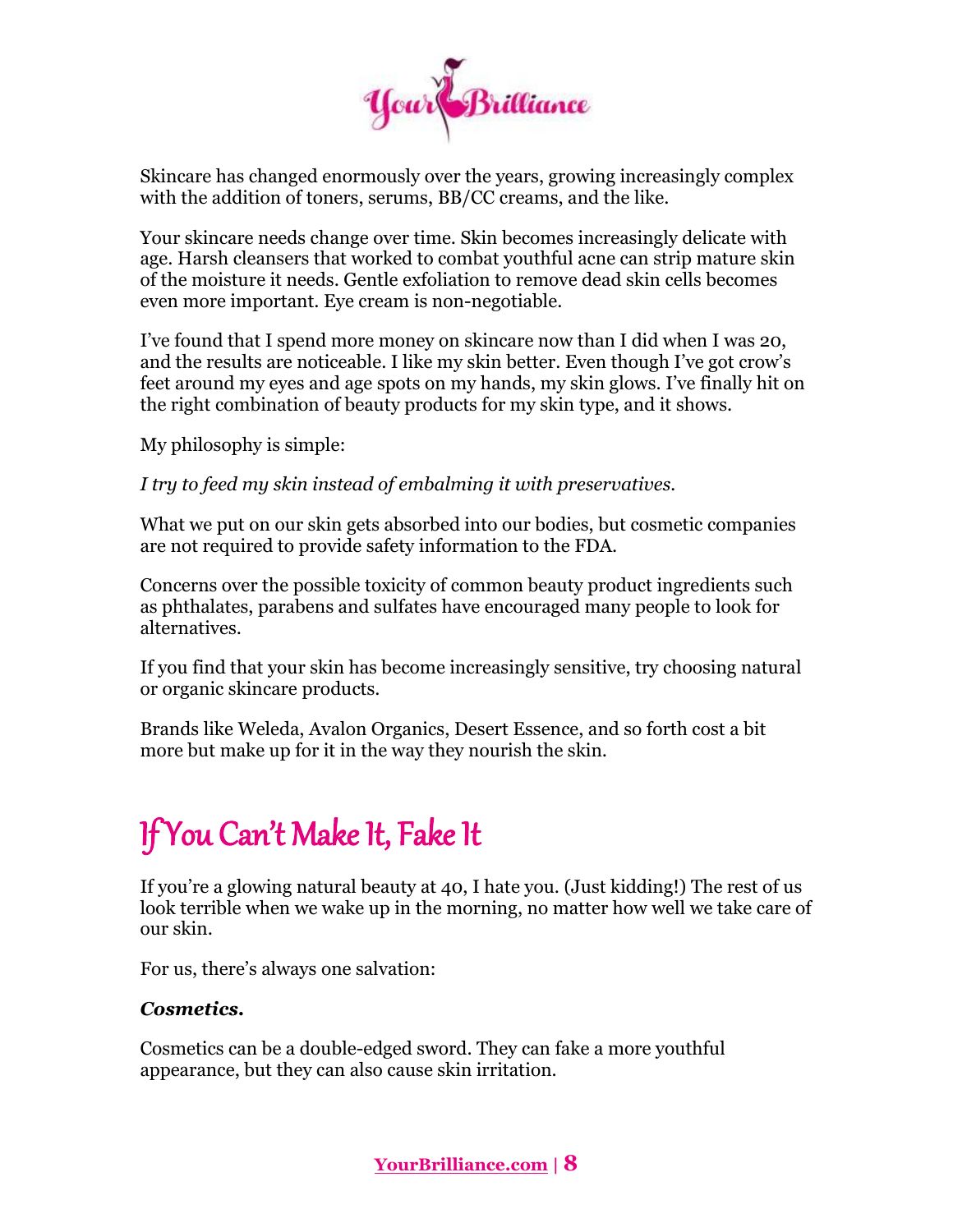

How? Well, when's the last time you cleaned out your cosmetics drawer?

If you're not throwing away your mascara every 3 to 6 months, or your foundation every year, then you could be applying harmful bacteria to your skin.

One study found that **70% of those surveyed used expired eye makeup**, much of which harbored high levels of pathogenic microorganisms.<sup>3</sup>

Most of us tend to find a specific brand we like and stick to it. If asked how old that lipstick is, or how old that eyeshadow is, we couldn't say. We use it until it's gone, and then buy a new one.

Not only should we be tossing expired cosmetics on a regular basis, but we also should be updating our makeup routine periodically.

I used barely any makeup in my teens and twenties. A lip gloss and some powder were all I needed.

These days, however, I need more than two products to achieve the same effect. My thinning eyebrows are nearly invisible. My lips have faded to the palest pink. Just 5-10 minutes in front of the mirror, though, and I'm back to my old self.

Cosmetics are a blessing, and there's never been a better time to explore the panoply of products out there.

Many women find a certain makeup style that pleases them and continue to use it for decades. But changes in your coloring (as a result of graying hair, for example) or facial composition can make your old cosmetics less flattering than they once were.

I'll be honest: the thought of watching makeup tutorials on YouTube fills me with dread. I didn't come of age in a time when beauty lessons were just a mouse click away.

But I also recognize that teenagers today can do extraordinary things with cosmetics. Contouring, for example, is one trend that can do amazing things for women of any age.

If you don't want to update your makeup skills from online tutorials (or getting a friendly teenager to show you the latest techniques), then department store cosmetics departments offer personalized tips to update your cosmetics routine.

Another option is Sephora stores, with their bewildering array of products, which can now be found in malls across America.

<sup>3</sup> http://www.ncbi.nlm.nih.gov/pubmed/23590385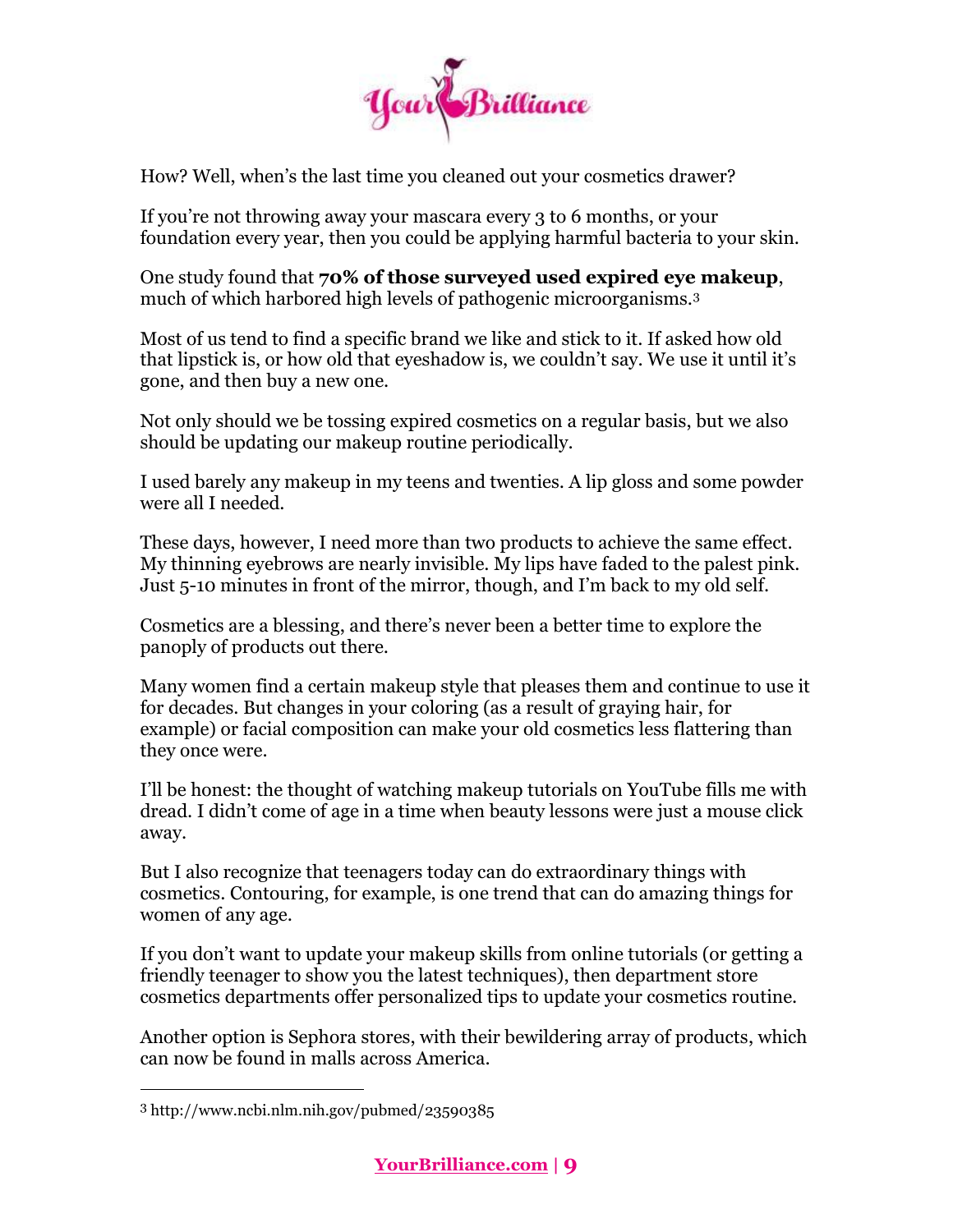

# Exercising for Youth

The way you move provides big clues as to how old you are.

When you move slowly and carefully, coddling your stiff and achy joints, an observer would guess you're a lot older than you really are.

In contrast, an older woman who moves fluidly comes across as having the grace and poise of a much younger woman.

No wonder dancers never seem to age!

But there's another little-known benefit to exercise:

*It keeps us from shrinking.*

Yep, we shrink as we get older. About half an inch per decade.<sup>4</sup> Our spines wear down. We start to hunch over. We end up shuffling like little old ladies.

Exercise helps. In particular, yoga has shown enormous promise in helping seniors achieve better balance, flexibility and posture. A skilled instructor can adapt yoga poses to any skill level and work around injuries.

Exercise also makes skin appear younger by changing skin composition. Even if you've never exercised before, starting up a regular exercise program can "reverse" your skin age. One of the researchers concluded, *"I don't want to overhype the results, but, really, it was pretty remarkable to see."*<sup>5</sup>

So, what exercises should you be doing?

 $\overline{a}$ 

Although a number of exercises benefit bone health (like lifting weights) or weight loss (like running), there are two types of exercise in particular that lead to a more youthful appearance.

As mentioned before, yoga improves posture, balance and flexibility, all of which are often lost with age. A regular yoga practice can help you breathe more fully and move more gracefully. As it helps you relax, it helps smooth those worry lines from your forehead. No wonder so many celebrities are seen leaving yoga studios with a rolled up yoga mat under their arms.

There's another kind of yoga that's on the cutting edge of anti-aging science:

<sup>4</sup> http://www.health.harvard.edu/press\_releases/osteoporosis\_height\_loss

<sup>5</sup> http://well.blogs.nytimes.com/2014/04/16/younger-skin-through-exercise/?\_r=0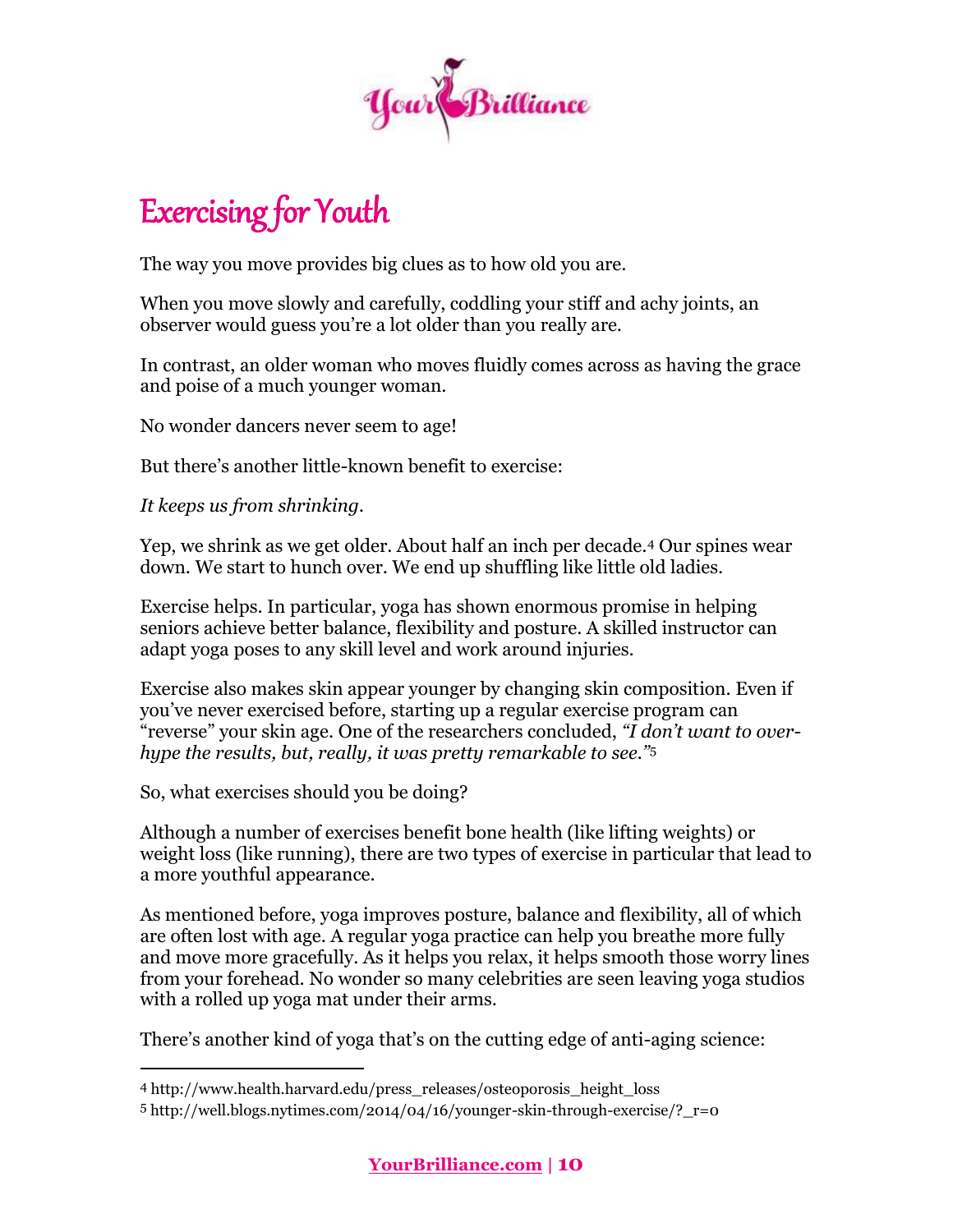

#### *Facial yoga.*

Yoga teacher Danielle Collins popularized her Face Yoga Method as a natural alternative to face lifts. She describes it as *"a combination of face exercises, face massage, face acupressure and face relaxation."<sup>6</sup>*

Because of the way it increases blood circulation and boosts production of collagen and elastin, face yoga can give you a healthy, more youthful glow.

Another exercise that offers great anti-aging benefits is *dancing*.

In particular, many experts rave about Argentine tango, which may offer more benefits than ballroom dancing.

Studies show that tango can benefit people with Parkinson's disease and Alzheimer's.<sup>7</sup> Because it encourages mindfulness and social touch, tango can also be helpful for those suffering from depression. Tango also helps strengthen core muscles, creating a flatter belly.

### Don't Fade Away

One of the things that really stuck in my mind from my research is the comment that aging involves *a loss of color and contrast.*

Our hair goes from its natural color to gray to white. Our lips fade from a rosy red to a pale neutral. Our bright white teeth become yellowed. Our eyebrows thin and fade.

#### *We become colorless.*

 $\overline{a}$ 

Even worse, as we grow older, we often become more conservative in our dress. We choose whites, neutrals, and blacks.

I'm fascinated by stylists offering color consultations, in which they help their clients ascertain whether they're a spring, summer, fall or winter. Many women emerge from these consultations wearing gorgeous rich colors they previously hadn't thought they could pull off.

But you don't need a stylist to tell you to wear more color.

<sup>6</sup> http://www.faceyogaexpert.com/about-face-yoga

<sup>7</sup> http://www.thenational.ae/arts-lifestyle/well-being/best-foot-forward-how-tango-dancing-canaid-your-well-being#full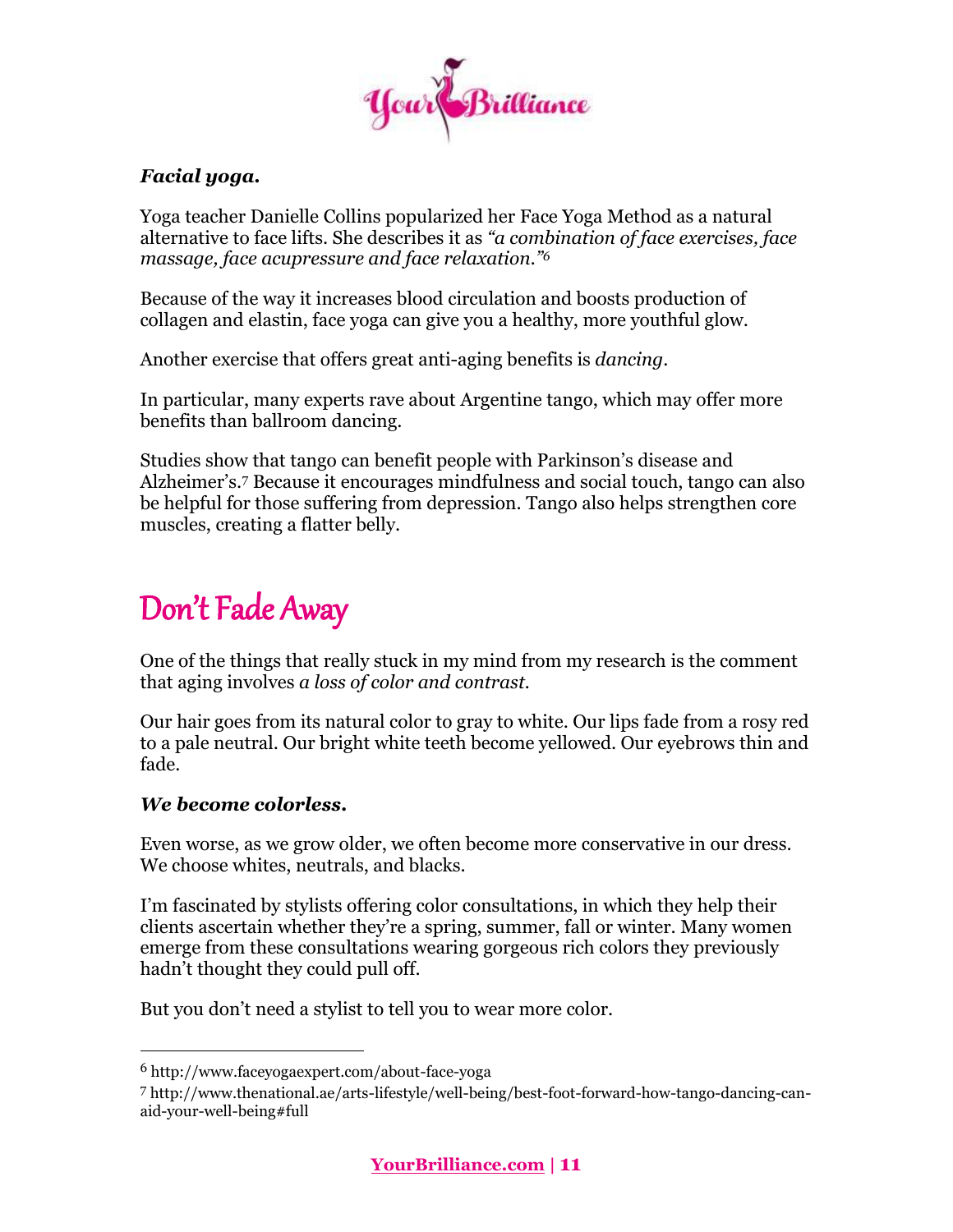

*You just have to give yourself permission.*

Forget the old adage that black is slimming. Black is also aging. Start choosing stronger colors. Stand out. You'd be amazed at how easy it is to wear red, for example.

Consider boosting the color in your hair.

If your budget allows it, find a good hair stylist who's got a younger clientele, and let him or her help you find a modern, flattering style and color for your hair. Consider *balayage*, hair color that is hand painted to look as natural as you want it to look. Even a few highlights can give you multi-dimensional color.

Be cautious of home dye kits, especially if they contain bleaching agents. Your hair becomes more brittle and prone to damage as you age. Also, the wrong shade can make you look instantly older. Choosing the wrong shade for your skin tone is easy to do when you're trying to choose a home dye box from the drugstore shelf.

Another important part of "youthifying" your appearance is restoring the brilliant whiteness of your teeth.

Back in my "10 Years Younger"-watching days, I was amazed at how many participants got dental work done. Whiter teeth make you look younger. These days, it's easy to achieve with whitening toothpastes, home whitening kits, and dental services.

Lastly, introduce more contrast to your face with cosmetics. Make sure your eyebrows stand out, even if you have to fill them in with powder or a pencil. Wear lipstick, even if it's just a neutral shade slightly darker than your normal color. And *learn to contour.*

I wish I'd known about contouring when I was a teenager. Back then, I bemoaned my lack of cheekbones and big nose. I didn't realize that cosmetics alone could give me defined cheekbones and a slimmer nose.

Contouring creates contrast. It makes your best facial features stand out.

There are plenty of tutorials online and plenty of products in the drugstore to make contouring easy. All you need is a good brush and a darker shade than your skin tone. (Be careful if you choose a bronzer, as they can be too orangey.) You can also use a highlighter to add luminosity.

Although contouring can feel a bit too Kardashian for us grown women, we need it more than young people do. Our faces lose definition as we age. Makeup artists call contouring an "instant face lift."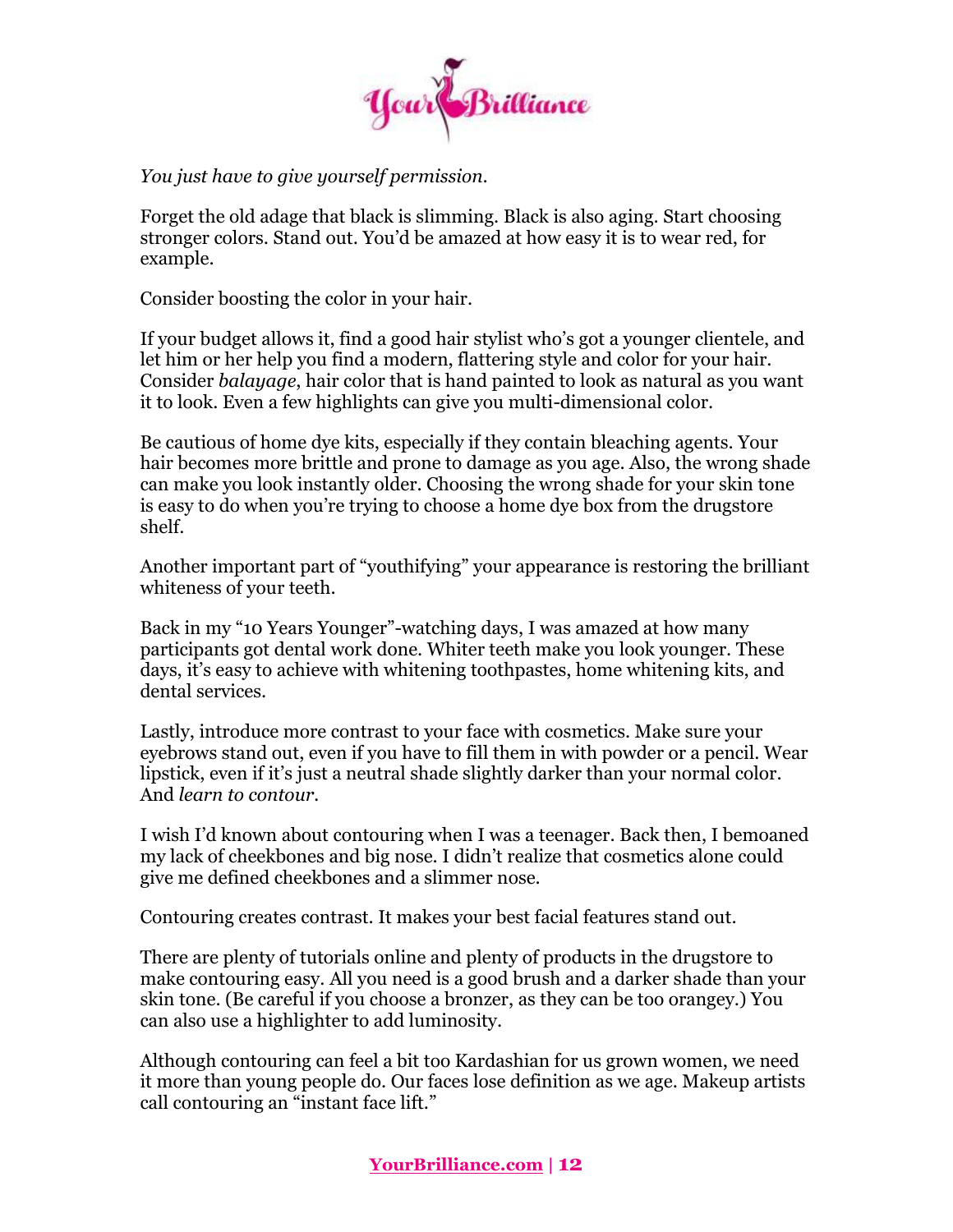

Spending time on cosmetics can feel self-indulgent. At this age, you may feel you're past spending hours in front of the mirror. Caked-on makeup is a young person's game.

But cosmetics are fun, easy, and create remarkable results.

There are number of other makeup tricks that help you appear more youthful. Use lip liner to define your lip area. Choose a bright lipstick; avoid dark colors. Don't apply mascara or eyeliner below the eye; focus on defining your top lid. Use eye drops to keep the whites of your eyes bright. Fill in your eyebrows for a natural-looking thickness, and don't over-pluck. Don't forget the blush.

It sounds like a lot of work. And maybe it is. But it can also be a pleasurable act of self-care. It's nice to spend a little time on what you look like. It's even nicer leaving the house feeling great about what you saw in the mirror.

## Are You Smiling?

 $\overline{a}$ 

I love seeing the crazy subjects scientists are paid to research.

One study published in *Psychology and Aging* found that **smiling people look on average** *2 years younger*. <sup>8</sup> (The study was paid for by NIVEA, a skincare brand.)

A sad expression, on the other hand, makes people look a year old than their actual age.

I was surprised that smiling makes such a difference. When I smile big, wrinkles burst across my face, making me—or so I always assumed—look my age. The only way to get wrinkle-free selfies is to smile politely with mouth only, or maintain a neutral expression.

How great to find out that even crow's feet can't make a dent in the youthifying power of a smile!

I wasn't surprised to find out that miserable people appear older than they really are. It doesn't take science to tell us that. Just look in the mirror next time you're feeling grumpy. Frown lines are aging.

How you feel inside affects how you look on the outside. But feeling good inside isn't as easy as it sounds.

<sup>8</sup> http://www.webmd.com/beauty/aging/20111111/smiling-makes-you-look-younger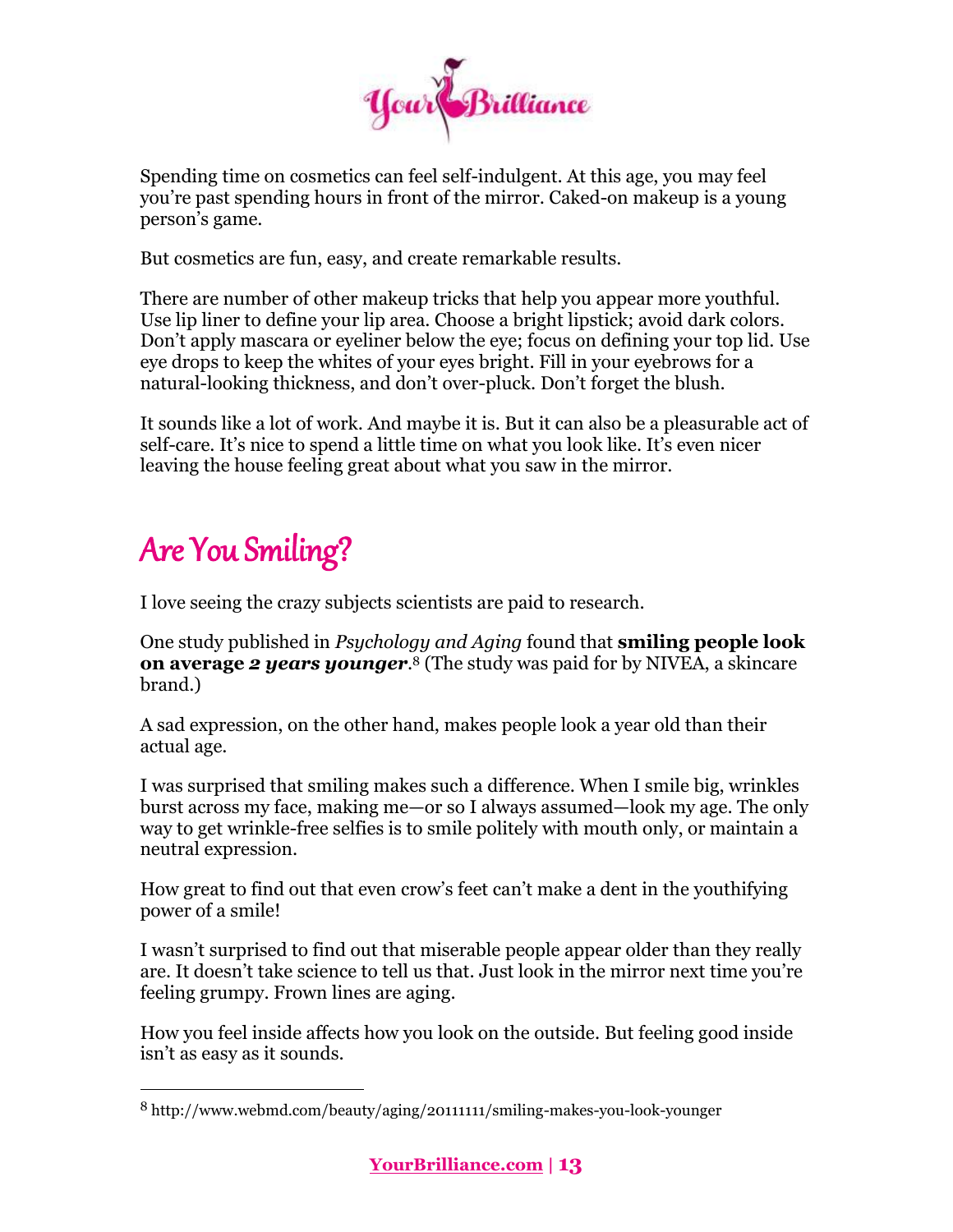

Although the wisdom of experience should grant us greater peace and serenity as we age, it doesn't always work that way. Instead, we often find that we have less patience. We're tired of dealing with all the crap. We just want life to be a little easier. Instead we find it's harder by the day.

That's why many anti-aging programs include **stress-reducing practices** such as meditation, mindfulness, or focused breathing.

But Dr. Christiane Northrup has an idea that doesn't require sitting still or counting your breaths:

#### *Make more time in your life for pleasure.*

Her research has uncovered the vital role that a molecule called *nitric oxide* has in health and longevity. Dr. Northrup considers nitric oxide to be nothing less than the physical embodiment of life force energy itself.

Pleasurable experiences trigger the release of nitric oxide, which relaxes the walls of blood vessels. It acts to boost circulation and improve blood flow in much the same way as Viagra. It also boosts immunity, helping us fight off disease.

Which means that pleasure is actually *life-affirming*. It not only feels good but keeps us healthy. Someone with a lot of pleasure in her life has a lot to live for.

But what is pleasure? Is it eating an entire chocolate cake? Is it a one-night stand? Is it winning the lottery?

Nope.

The kind of pleasure that releases nitric oxide is much more ordinary.

It's enjoying the sun on your skin. It's that first sip of coffee in the morning. It's a long bubble bath. It's any experience where time momentarily slows and you think, "Gosh, this is good!"

Experiences that leave you feeling icky afterwards, like blowing a lot of money you don't have or eating too much rich food, don't qualify.

With real pleasure, there's no price to pay. Real pleasure leaves you appreciating life. It gives you a glow that you carry for a long time afterwards.

So, if you want to look younger, make time for things that make you smile. Don't work yourself to death. Enjoy your down time. Start doing what *you* want for a change, even if it's "selfish."

The more pleasure in your life, the happier you'll feel and the more you'll smile,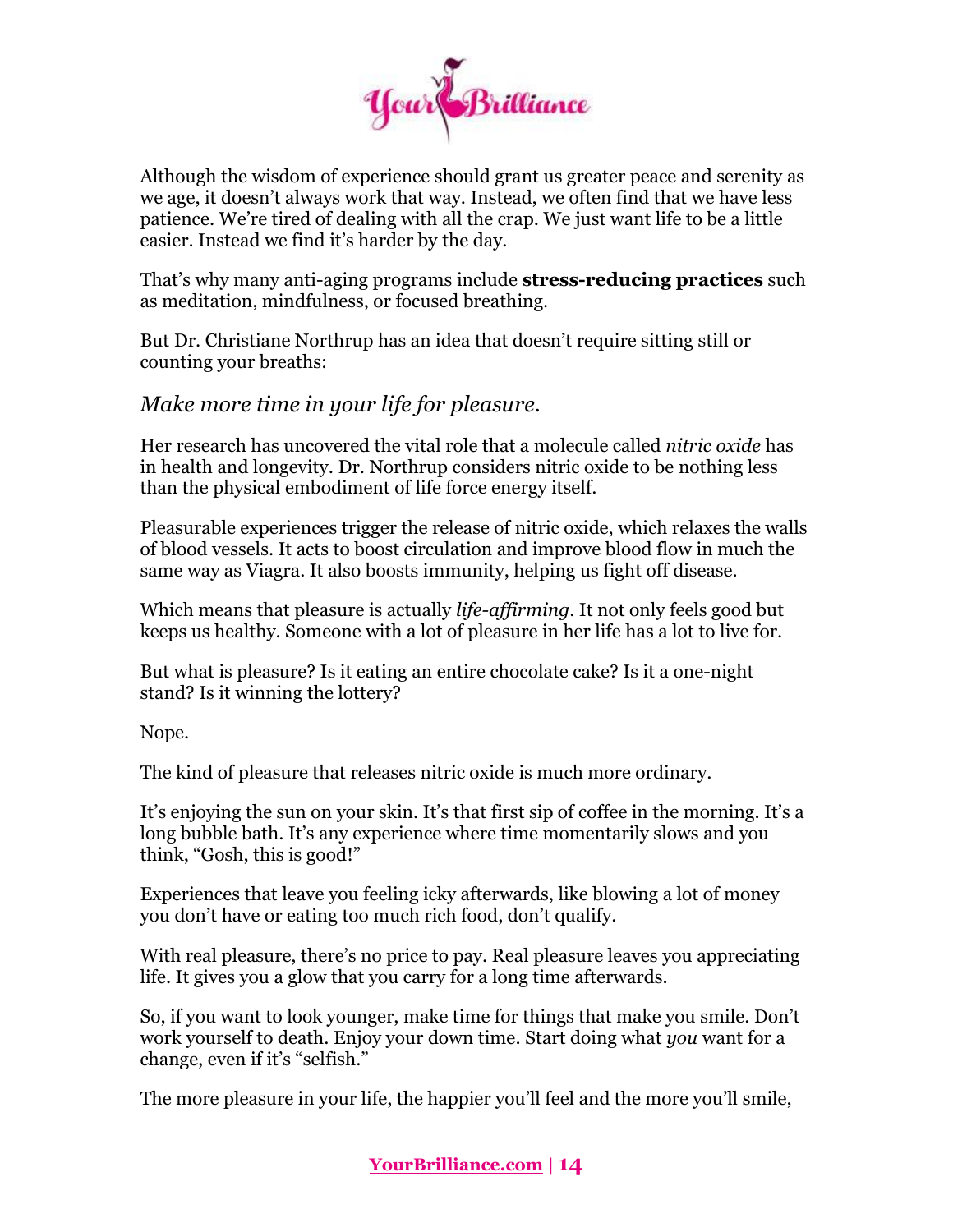

convincing everyone that you can't possibly be as old as you say you are.

And if you like this idea and want to learn more about how pleasure can revolutionize your life, make sure to check out my latest book, *[The Pleasure](https://yourbrilliance.com/pleasure-principle/)  [Principle](https://yourbrilliance.com/pleasure-principle/)*.

# Get That Youthful Vibrancy

The more tired you feel, the older you look.

It's unfortunate that something as minor as a bad night's sleep could have such an impact on appearance, but it does.

**Lack of sleep plays havoc on your skin**, causing dryness, redness, dark circles.

A 2013 study commissioned by Estée Lauder found that sleep deprivation leads to premature skin aging. It also impedes recovery from environmental damage, such as sun exposure.

To add insult to injury, the poor sleepers in the study felt themselves to be less attractive.<sup>9</sup>

The older you get, the more your sleeping position and bedding play a part as well. Habitually sleeping on your side can cause a tell-tale wrinkle to develop alongside your nose. Sleeping on your side also impedes circulation, causing puffiness.

The best position to sleep is on your back. Some experts suggest propping yourself up slightly with several pillows, so that fluids drain downwards during the night.

Switching your cotton pillowcase for silk also can help. One makeup artist advises "wash[ing] your pillowcases frequently, so you're not resting your lovely skin on top of bacteria nests for eight hours a night."<sup>10</sup>

But isn't it a pipe dream to ever believe we could get enough sleep? *No one* gets enough sleep these days. There aren't enough hours in the day.

<sup>9</sup> https://www.sciencedaily.com/releases/2013/07/130723155002.htm

<sup>10</sup> http://www.goodhousekeeping.com/beauty/anti-aging/tips/a14912/sleep-beauty/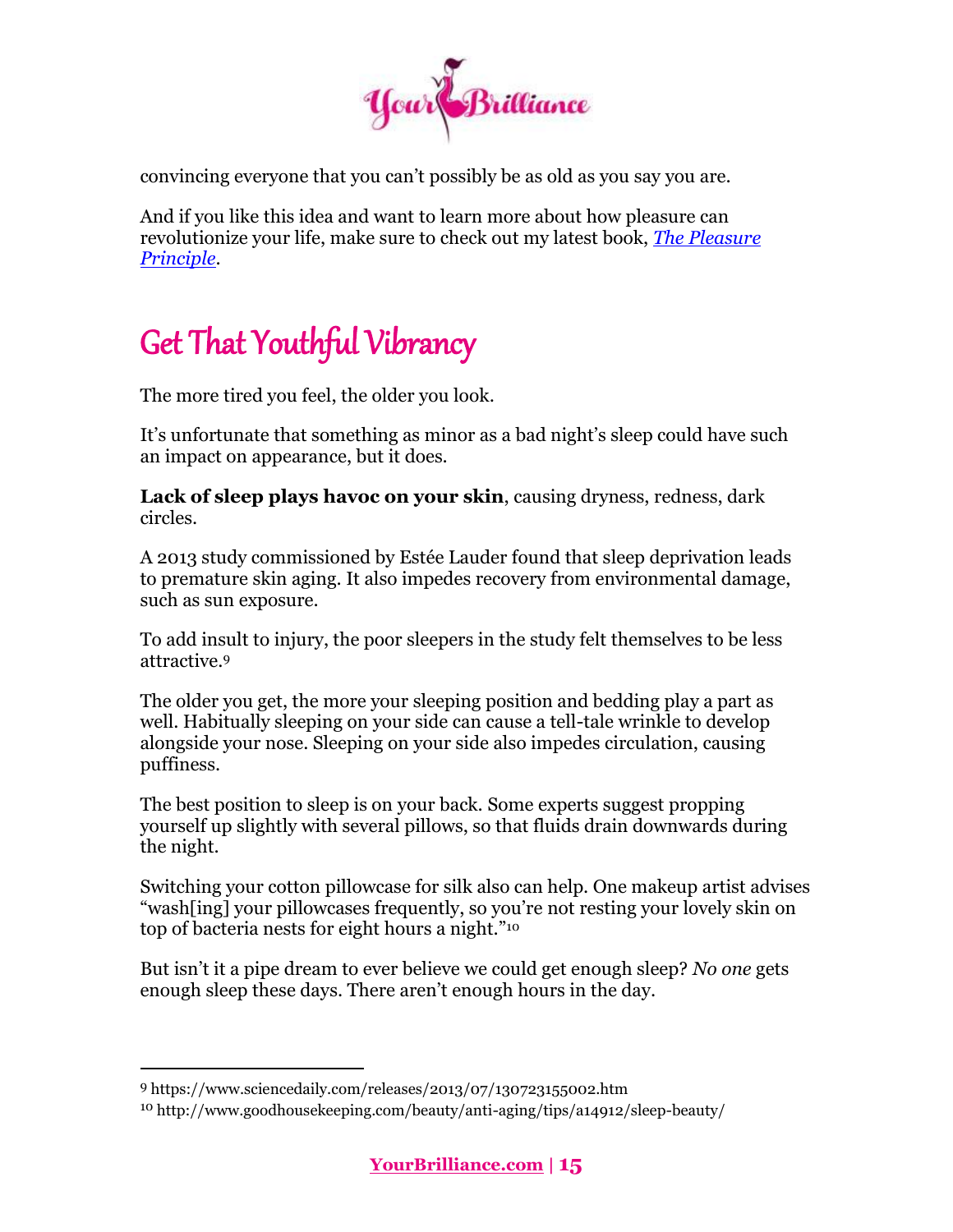

Arianna Huffington writes in *The Sleep Revolution* about the way in which we've become a culture where sleep deprivation is a badge of pride. But we've paid the price. Our health is worse, we're less productive, and we don't enjoy our lives as much.

We've gotten hooked on a cycle of using caffeine to wake ourselves up and sleeping pills or alcohol to wind ourselves down, which leaves us foggy during the day and wired at night. Something's got to change.

Keeping electronic devices out of the bedroom is an important start. Don't leave your mobile phone charging in the bedroom. Don't have a television in the bedroom. Use the bedroom for sleeping and, at most, some light reading before bed.

As a parent, I'm well aware of the importance of a nighttime routine. Children need to know that, once the bedtime routine begins, they're going to be in bed in half an hour or so. Their bodies start to wind down, making falling asleep much easier.

But I have no bedtime routine whatsoever for myself. I don't have time. I'm doing jobs around the house until that final minute before I brush my teeth and fall into bed. And my sleeping patterns show it. It takes me ages to fall asleep.

I'd be wise to start my own bedtime routine, one that includes turning off all electronic devices a half hour before bed and using that time to wind down. Relaxing before bed isn't a luxury; it's a necessity.

One in three of us experience insomnia, the inability to fall asleep or stay asleep.<sup>11</sup> Stress, caffeine consumption, and poor sleep habits play a part. Those coffees keep us going, but they also stop us from falling asleep at night.

Staying up late is another addictive habit. There's always something else to look at online, or a television program to finish watching.

But going to bed at irregular times can disrupt your sleep rhythms. Start going to bed at the same time each night and waking up at the same time each morning. It's better for your body than not getting enough sleep during the week and making up for it on weekends.

<sup>11</sup> http://sleephealthfoundation.org.au/pdfs/Insomnia.pdf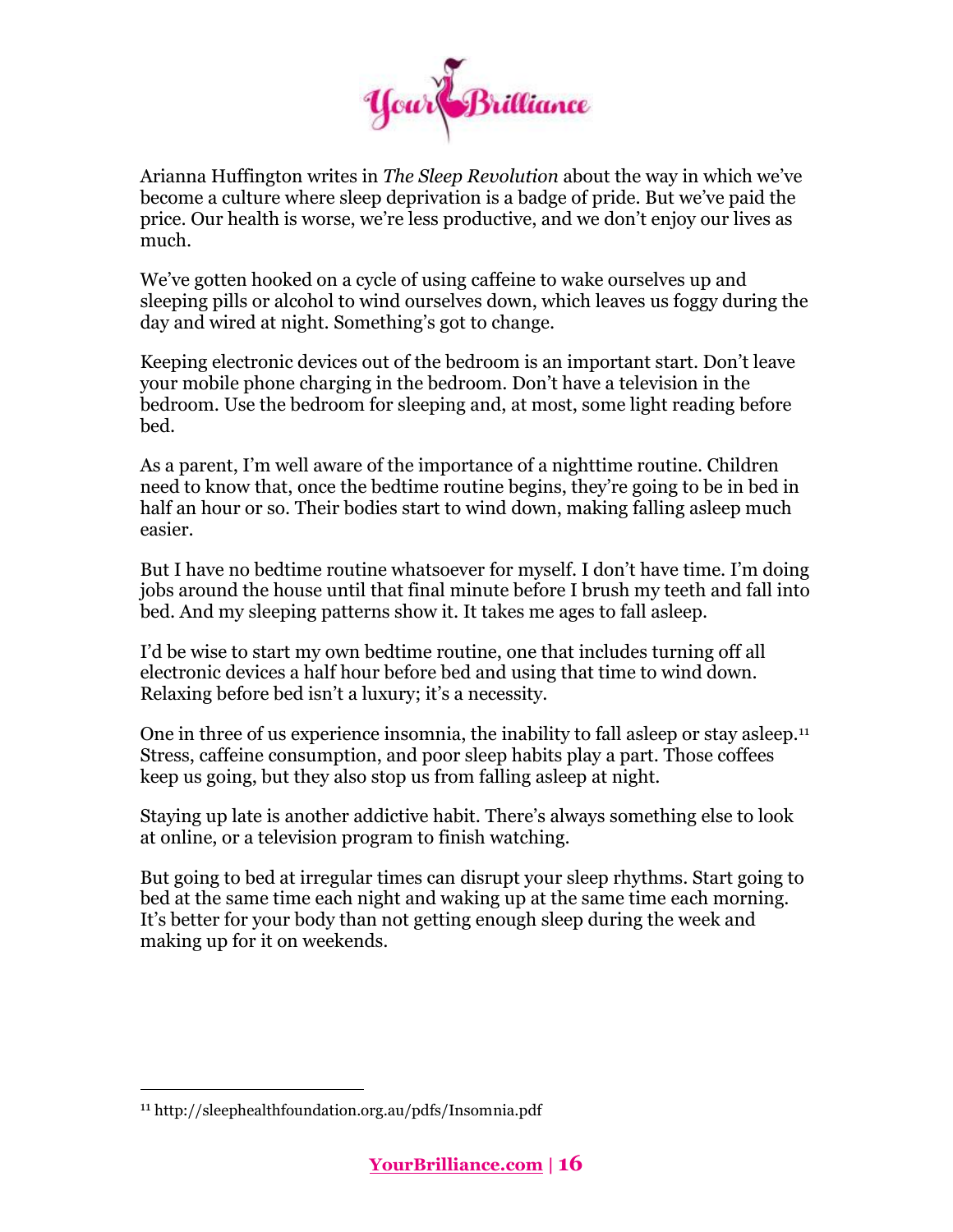

### The Invisible Saboteur

Most of the topics we've covered thus far shouldn't have been news to you. Of course what you eat affects how you look. Of course exercise and sleep make a difference. Of course feeling happy helps you look younger.

But there's one final aspect to looking younger that you may find surprising:

#### *Your attitude towards aging.*

What comes out of your mouth can make you sound old.

You may look half your age, but if you constantly talk about feeling over the hill or not having the energy you used to, people will believe what you say.

It's amazing how aging our thoughts can be. I have friends who are five years younger than me, but they act as if they're older than I am. They complain a lot about getting older. They don't understand young people these days, they've got all these aches and pains, and everyone around them is so immature.

As a result, I think of them as being older than me. I know logically that they're younger, but they don't act that way.

I have another friend who married a much younger man. She dyes her hair, loves health and fitness, and has always had a wonderful *joie de vivre*. I think of her as being my age, even though she's nearly a decade older.

Most people don't judge us based on our chronological age. They assign an age to us based on how we look and act. Even if they know how old we really are, their mental perception of us is remarkably resistant to change.

How old do you act?

Do you frequently talk about feeling over the hill? Do you complain about how your life has gone downhill since its youthful peak? Do you feel that your age is a prison from which you'll never escape?

Then change!

Stop complaining about your age. From now on, vow to not let another negative word about aging escape your lips.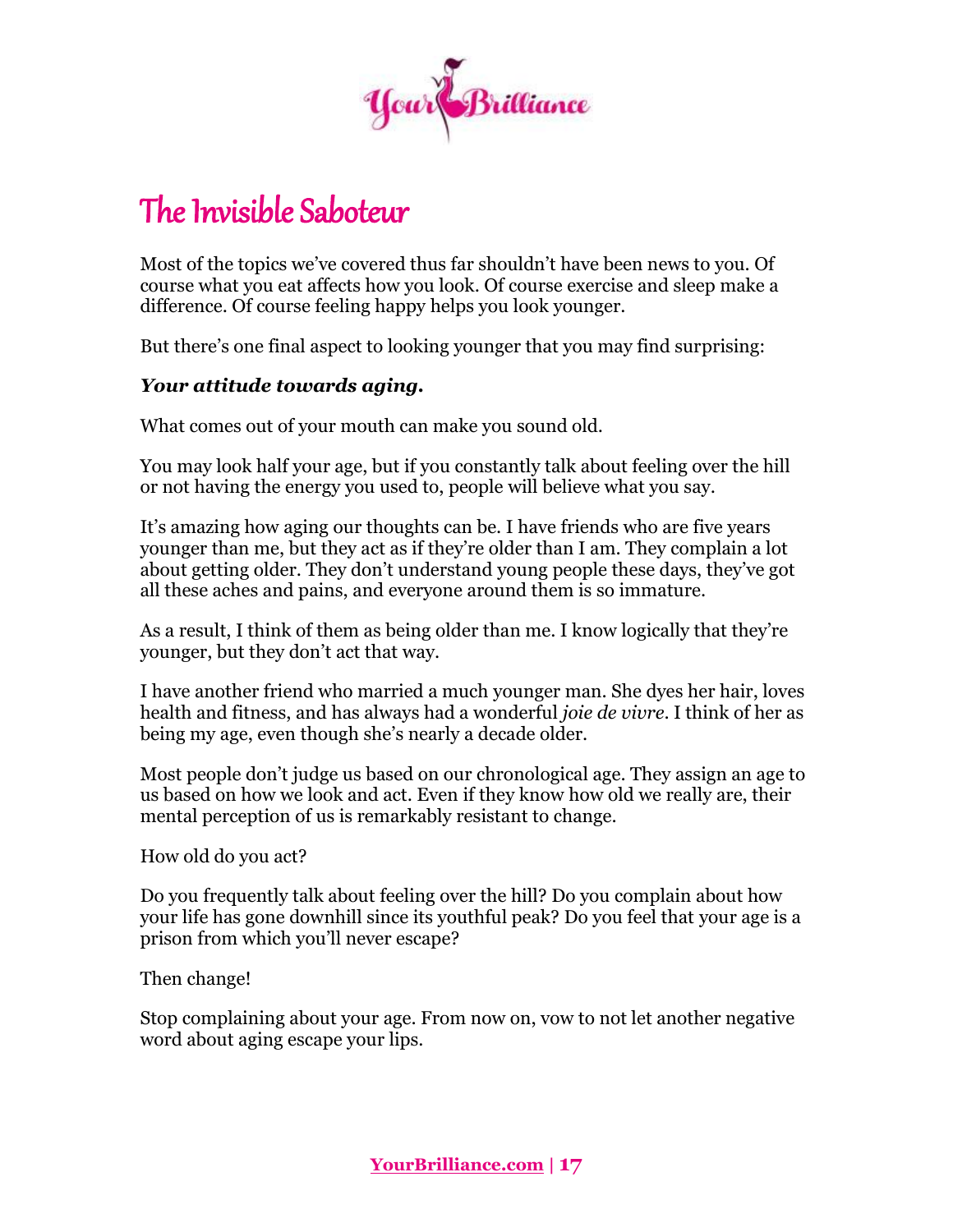

If your life isn't as good as it used to be, then do something about it. Don't use your age as an excuse. You're not an old dog that can't learn new tricks. Life isn't over yet.

Traits like curiosity, passion, enthusiasm, optimism, humor, spontaneity, and always being up for something new give you the kind of youthful spirit that comes across in the way you look.

Negativity, seriousness, rigidity, apathy, and closed-mindedness make you come across as older, no matter what your actual age is.

You may have noticed how some women look years younger after leaving a dysfunctional relationship. They've gotten a new lease on life, and it shows. They're looking after themselves now. They're doing what they want to do. Endless possibilities await them.

If you can embrace life with enthusiasm and a positive spirit, then you'll maintain a youthful appearance much longer than your same-age friends who've allowed the drudgery of life to wear them down.

### The Youth Prescription

There are always radical options to create a more youthful appearance. Plastic surgery. Facial peels. Expensive dermatological treatments.

But nothing can take the place of a "youthifying" lifestyle.

*Eat to feed your skin*. Include healthy fats, low-glycemic whole foods, and plenty of water. Avoid sugars and food or beverages that easily convert to sugars.

*Exercise for grace and body awareness*. Choose exercises that help you stretch your entire body and move more fluidly.

*Embrace color*. Introduce stronger colors into your wardrobe. Use cosmetics to create greater contrast.

*Be happy*. Adopt practices to manage stress. Take time for pleasure.

*Sleep well*. Prioritize rest, even if you're on a tight schedule. Keep electronics out of the bedroom, and give yourself a half hour of electronics-free time to wind down before bed.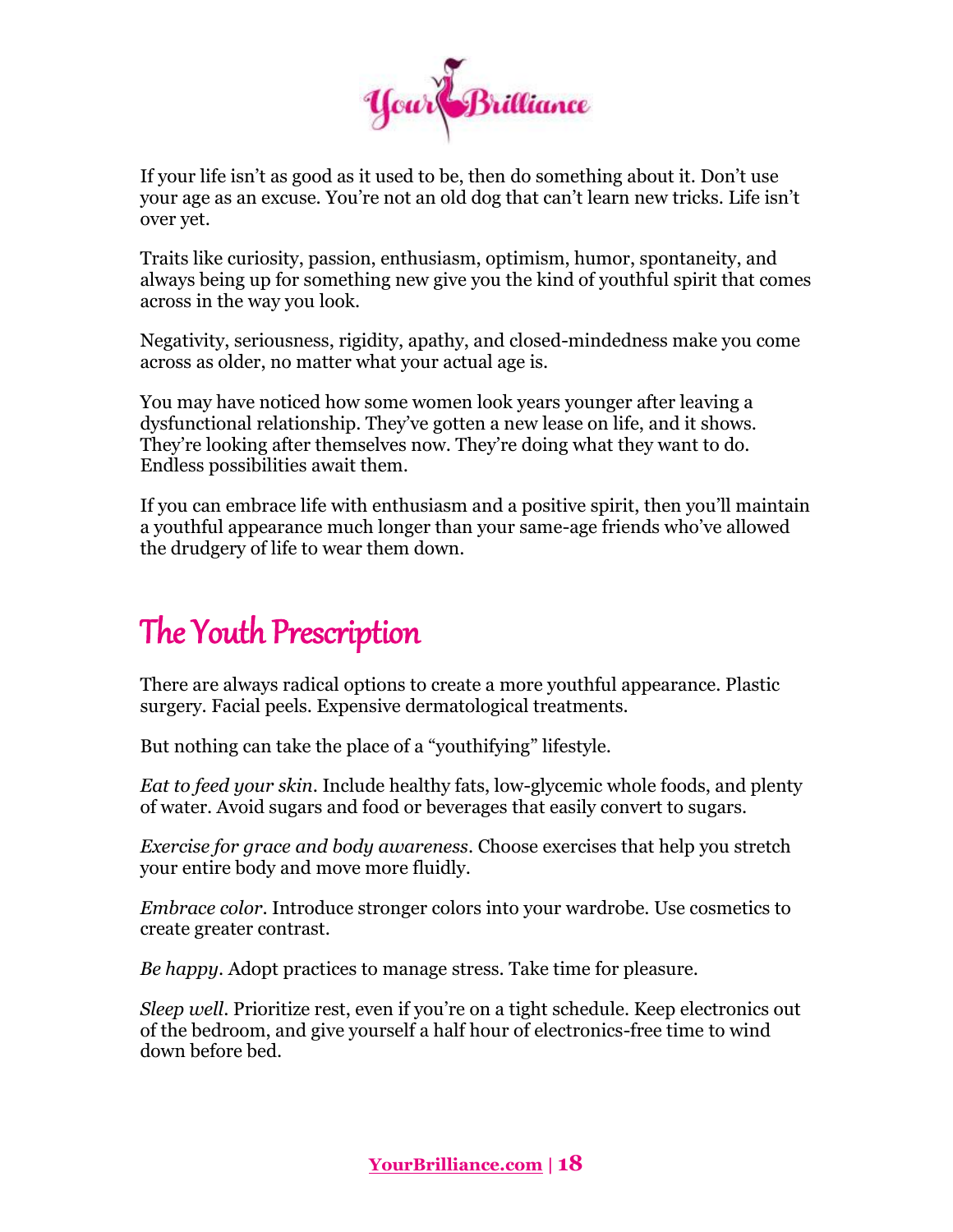

*Have a youthful attitude*. Don't write yourself off because you're "too old." Act the age you want to be. Focus on life's possibilities. Engage with enthusiasm.

You can see now why your lifestyle matters so much more than the year in which you were born.

The choices you're making today, tomorrow, and the next day determine whether you'll look older with each year or shake off the aging effects of time.

Choose well.